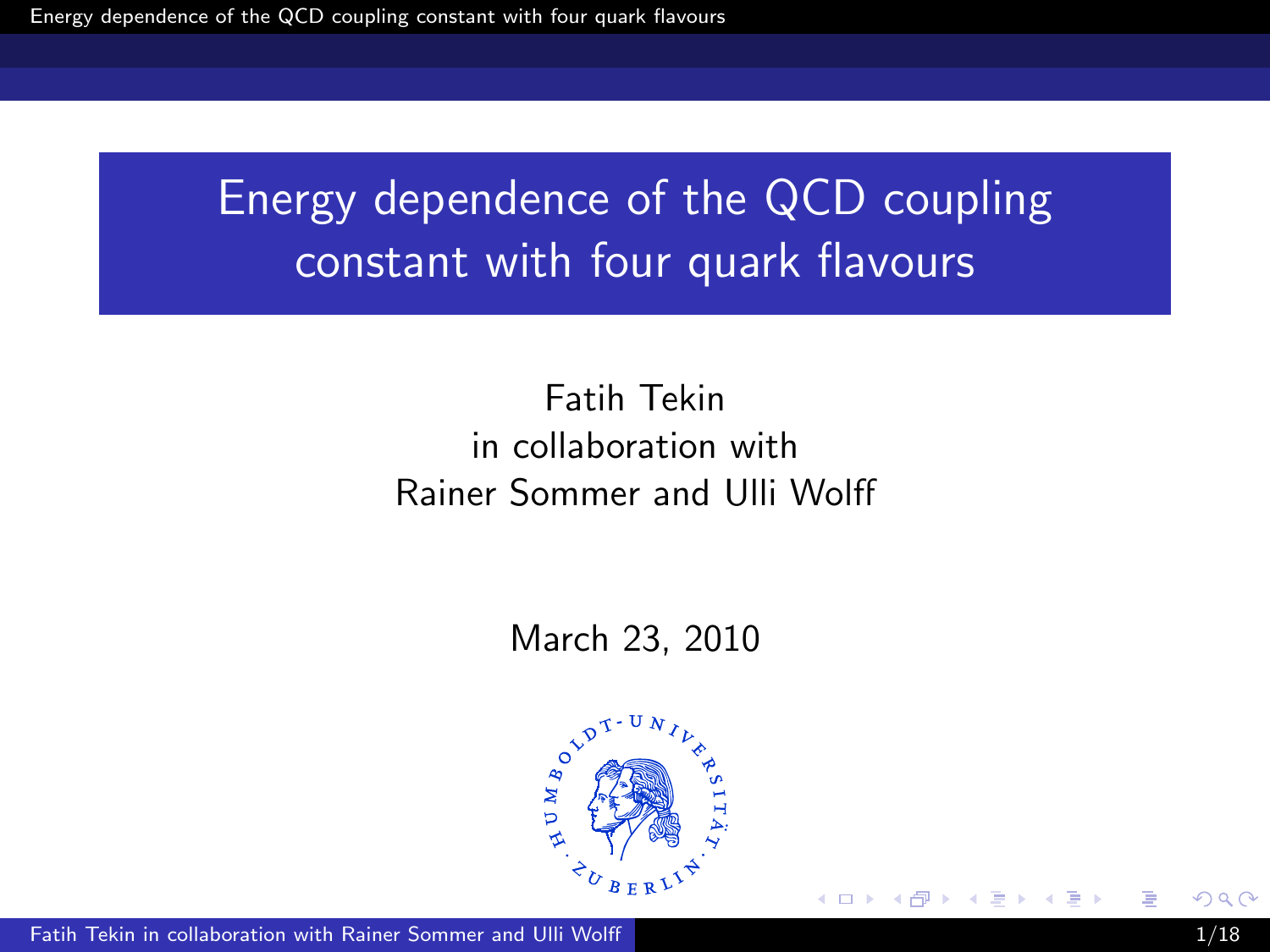## Table of contents

#### 1 [Motivation](#page-2-0)

- 2 [Lattice QCD, a brief summary](#page-2-0)
- 3 Schrödinger Functional scheme setup
- 4 [Determination of](#page-4-0)  $c_{sw}$  for  $N_f = 4$
- 5 [Step scaling function and running coupling](#page-9-0)
- 6 [Summary & Outlook](#page-17-0)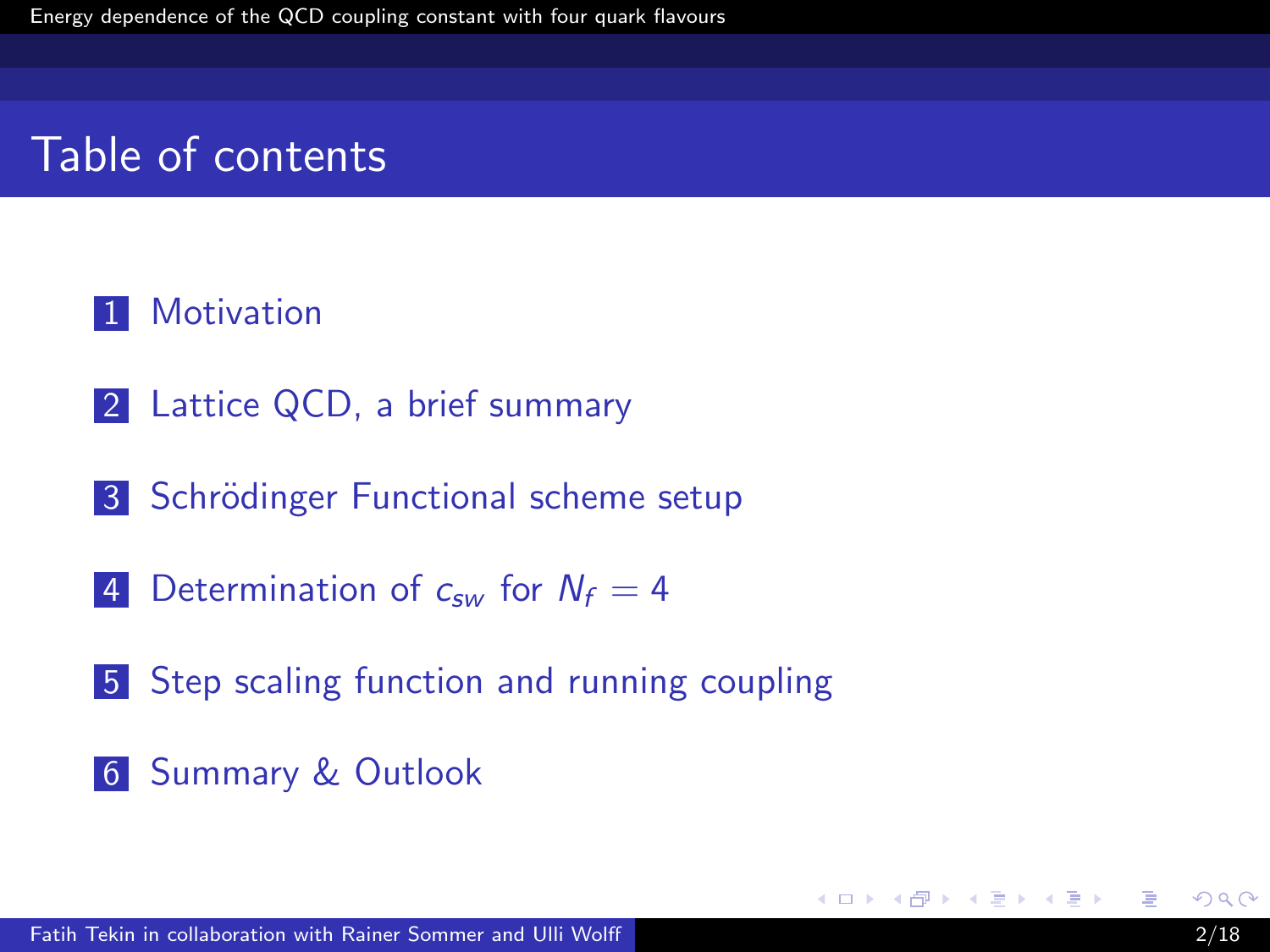Lattice QCD, a brief summary

## Lattice QCD, a brief summary

- 1974: K. Wilson  $\Rightarrow$  discrete hypercubic spacetime lattice  $\mu$  Milson (1974) Phys.Rev.D,2445]
- quarks on sites, gluons on links between lattice sites
- $\blacksquare$  QCD action:  $S_{\text{QCD}} = S_{\text{F}} + S_{\text{G}}$
- **Nilson's plaquette gauge action**
- Wilson fermions
- <span id="page-2-0"></span> $\Box$   $O(a)$  improvement according to Symanzik:  $D \rightarrow D + c_{\rm sw} \frac{\hbar a}{4}$  $\frac{d\mathsf{a}}{4}\sigma_{\mu\nu}\mathcal{F}_{\mu\nu}$  [Sheikholeslami & Wohlert(1985)Nucl.Phys.B259]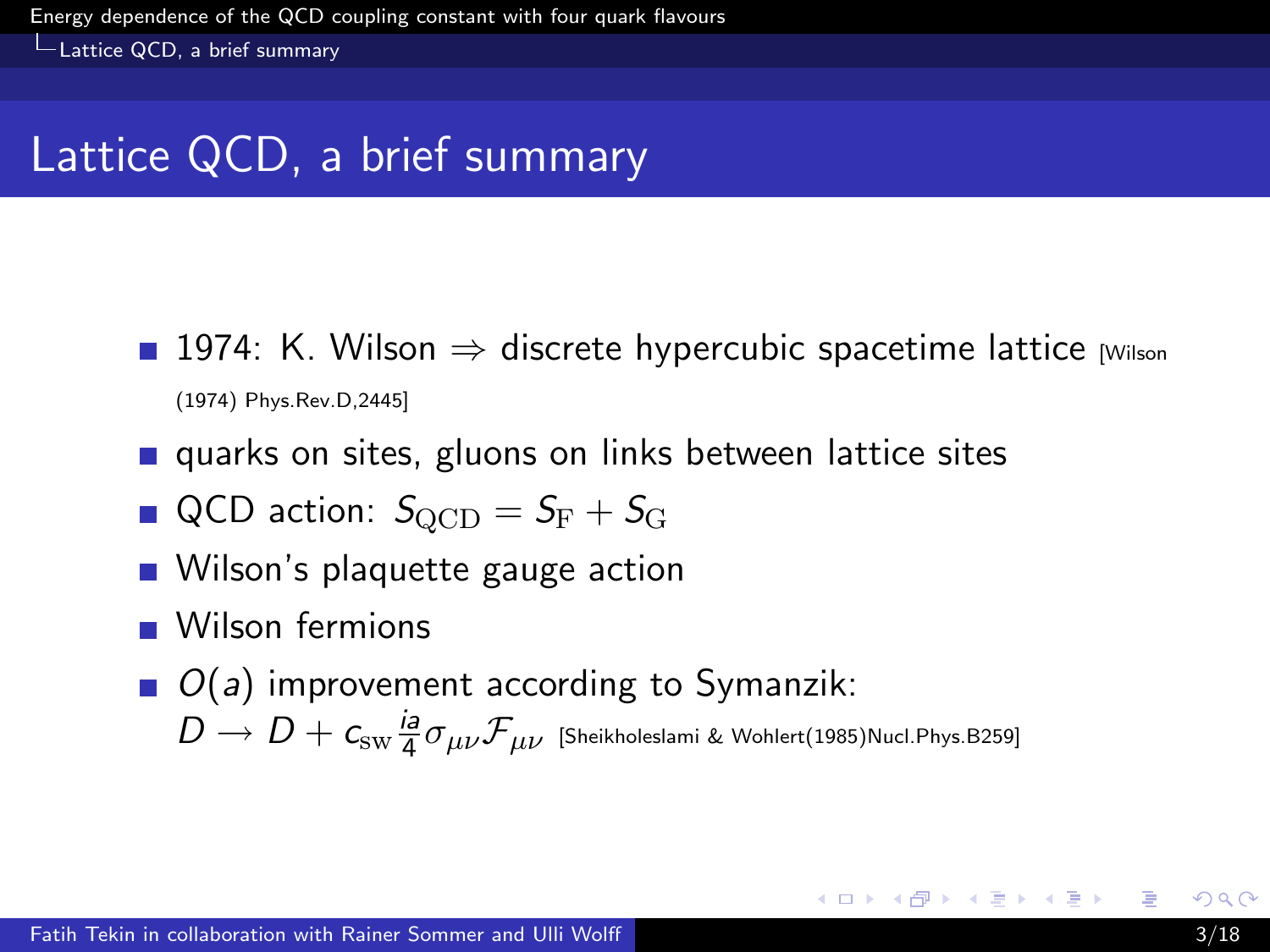$\overline{\phantom{a}}$ Schrödinger Functional scheme setup

# Schrödinger functional setup

$$
\blacksquare \ \mathsf{definition} \colon Z[\mathcal{C}',\mathcal{C}] = e^{-\Gamma} = \smallint_{\mathcal{T}\times \mathcal{L}^3}\mathscr{D}[\mathcal{U},\psi,\bar{\psi}]e^{-S[\mathcal{U},\psi,\bar{\psi}]} \; \text{Lüscher}
$$

et al. (1992) Nucl.Phys.B384]

#### **boundary conditions**

- spatial direction: periodic for gauge fields and periodic up to a phase  $\theta$  for quark fields
- <span id="page-3-0"></span>**EXT** temporal direction: Dirichlet boundary conditions are imposed for  $x_0 = 0$ , T
- definition of coupling in SF scheme:  $\frac{\partial \Gamma[B(\eta)]}{\partial \eta}|_{\eta=0}=\frac{k}{\bar{g}^2}$  $\frac{\kappa}{\bar{g}^2}$  where  $\Gamma[B(\eta)]=-$  ln  $Z[C',C]$  is the effective action, k is a normalization constant [Lüscher et al.(1993) Nucl.Phys.B413]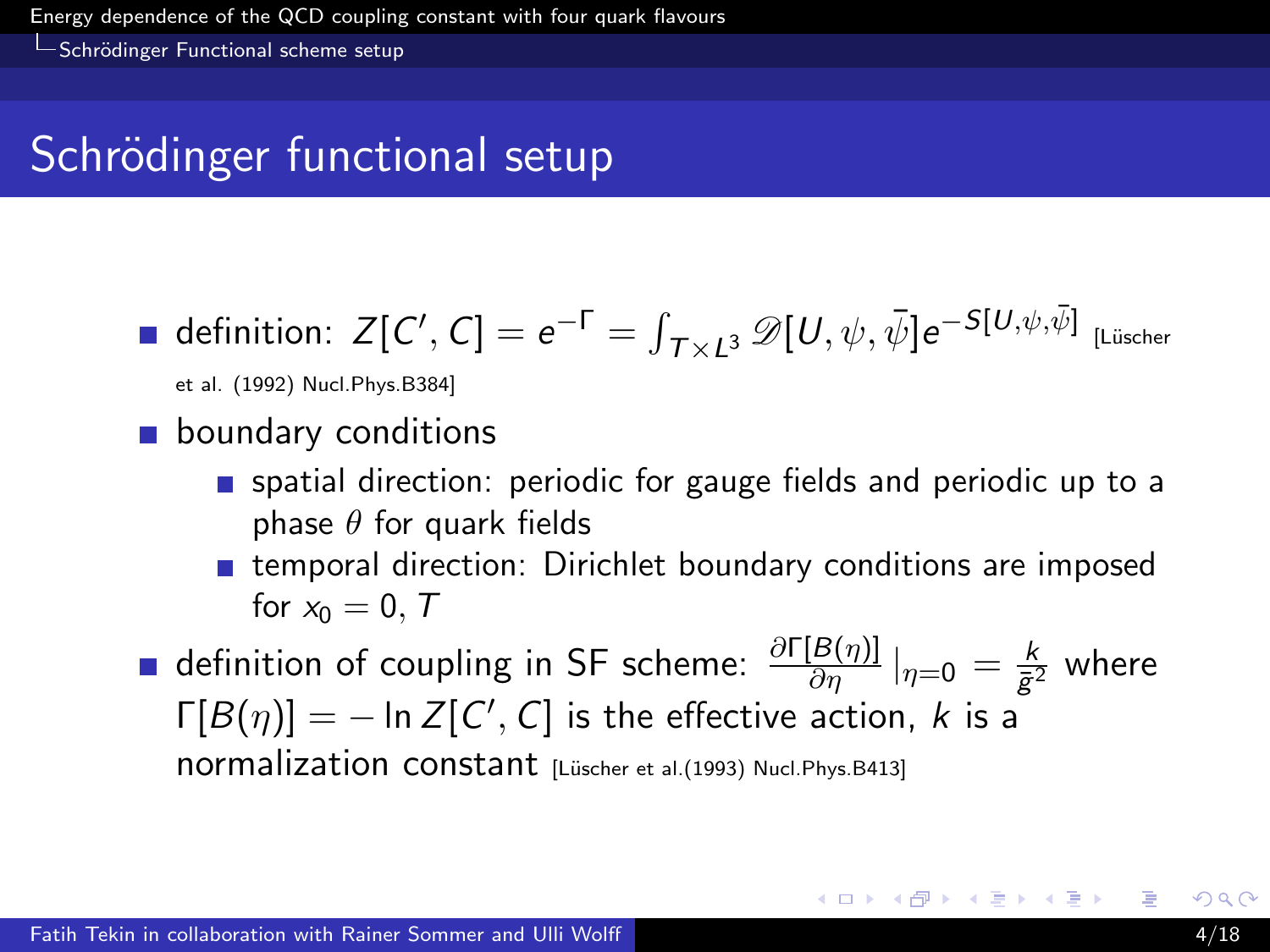$\Box$  Determination of  $c_{sw}$  for  $N_f = 4$ 

## Determination of  $c_{sw}$  for  $N_f = 4$ : General strategy

general idea:  $\mathcal{O}(a)$  terms violate chiral symmetry unrenormalized PCAC relation:

$$
\frac{1}{2}(\partial_{\mu}+\partial_{\mu}^{*})\langle (A_{I})_{\mu}^{a}\mathscr{O}\rangle=2m\langle P^{a}(x)\mathscr{O}\rangle
$$

where

$$
(A_{\rm I})^{\mathsf{a}}_{\mu} = A^{\mathsf{a}}_{\mu} + \mathsf{a} \cdot c_{\rm A} \frac{1}{2} (\partial_{\mu} + \partial_{\mu}^*) P^{\mathsf{a}}
$$

with

$$
A^a_\mu(x) = \bar{\psi}(x)\gamma_\mu\gamma_5\frac{\tau^a}{2}\psi(x)
$$

and

<span id="page-4-0"></span>
$$
P^{a}(x) = \bar{\psi}(x)\gamma_{5}\frac{\tau^{a}}{2}\psi(x)
$$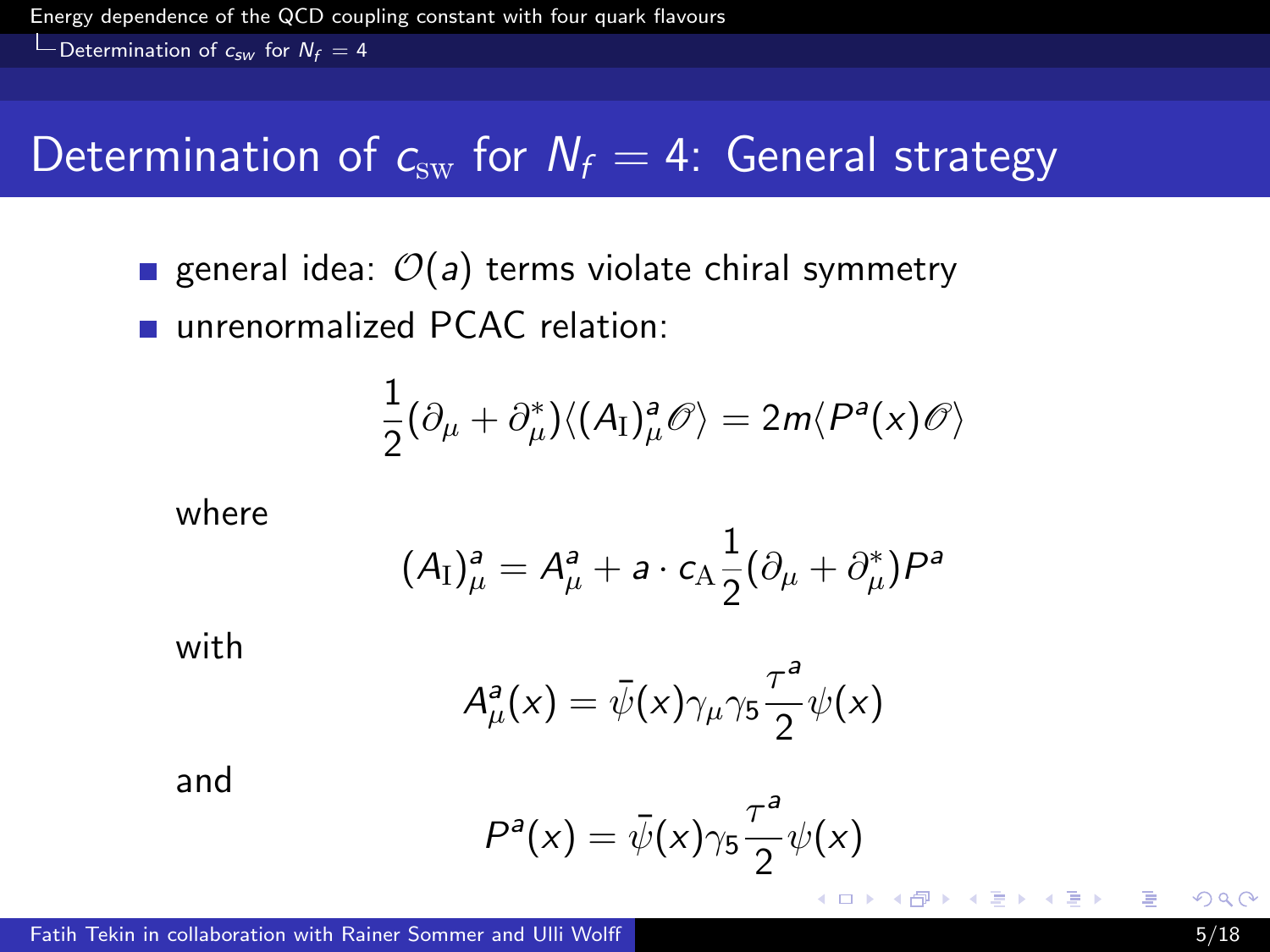$\Box$  Determination of  $c_{sw}$  for  $N_f = 4$ 

## Definition of mass

unrenormalized PCAC quark mass

$$
m(x_0)=\frac{\frac{1}{2}(\partial_0^*+\partial_0)f_A(x_0)+a\cdot c_A\partial_0^*\partial_0f_P(x_0)}{2f_P(x_0)}
$$

at 
$$
x_0 = \frac{T}{2}
$$
  
\n
$$
m(x_0) = r(x_0) + a \cdot c_A s(x_0), \text{ where}
$$
\n
$$
r(x_0) = \frac{\frac{1}{2}(\partial_0^* + \partial_0) f_A(x_0)}{2f_P(x_0)} \quad s(x_0) = \frac{\partial_0^* \partial_0 f_P(x_0)}{2f_P(x_0)}
$$

■  $c_A$  independent mass  $M(x_0, y_0)$  [Lüscher et al.(1997)Nucl.Phys.B491:323]

$$
M(x_0, y_0) = m(x_0) - s(x_0) \frac{m(y_0) - m'(y_0)}{s(y_0) - s'(y_0)} \text{ at } (x_0, y_0) = \left(\frac{3}{4}\tau, \frac{1}{4}\tau\right)
$$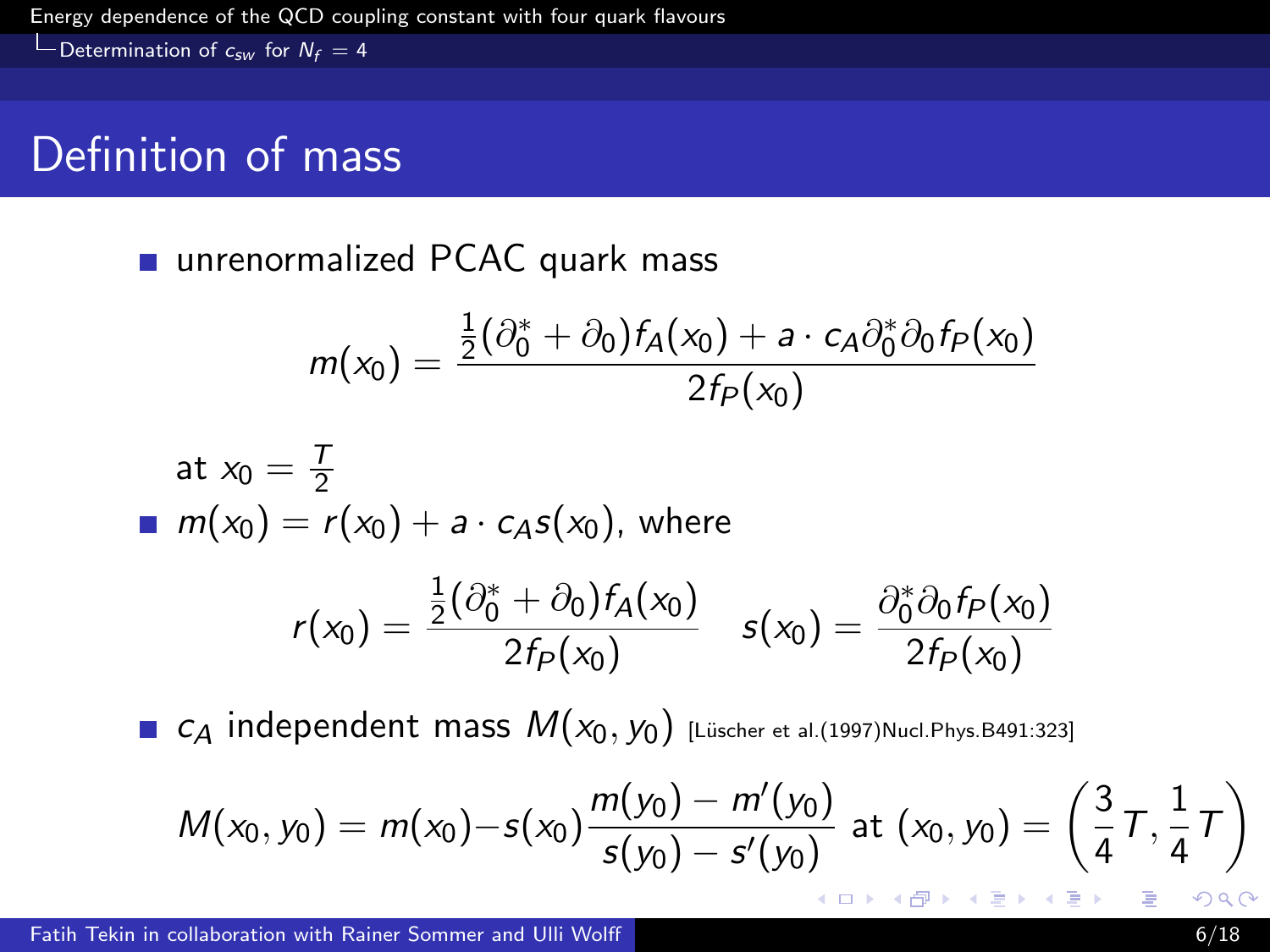$\Box$  Determination of  $c_{sw}$  for  $N_f = 4$ 

### Improvement requirement (from now:  $a = 1$ )

second mass  $M'\left(\frac{3}{4}\right)$  $\frac{3}{4}$  T,  $\frac{1}{4}$  $\frac{1}{4}$ T) with  $f'_{\text{X}}$ 

 $f_X$  and  $f'_X$  are related to each other through a time reflection **n** improvement requirement:

$$
\Delta M = M\left(\frac{3}{4}T,\frac{1}{4}T\right) - M'\left(\frac{3}{4}T,\frac{1}{4}T\right) = \Delta M^{(0)} \approx 0
$$

at quark mass

$$
M\left(\frac{1}{2}\,\mathcal{T},\frac{1}{4}\,\mathcal{T}\right)=0,
$$

where  $\Delta M^{(0)}|_{M=0.c_{\text{sw}}=1} = 0.000277$  at  $L = 8$  (tree level cutoff eff. )

[L¨uscher et al.(1997)Nucl.Phys.B491:323]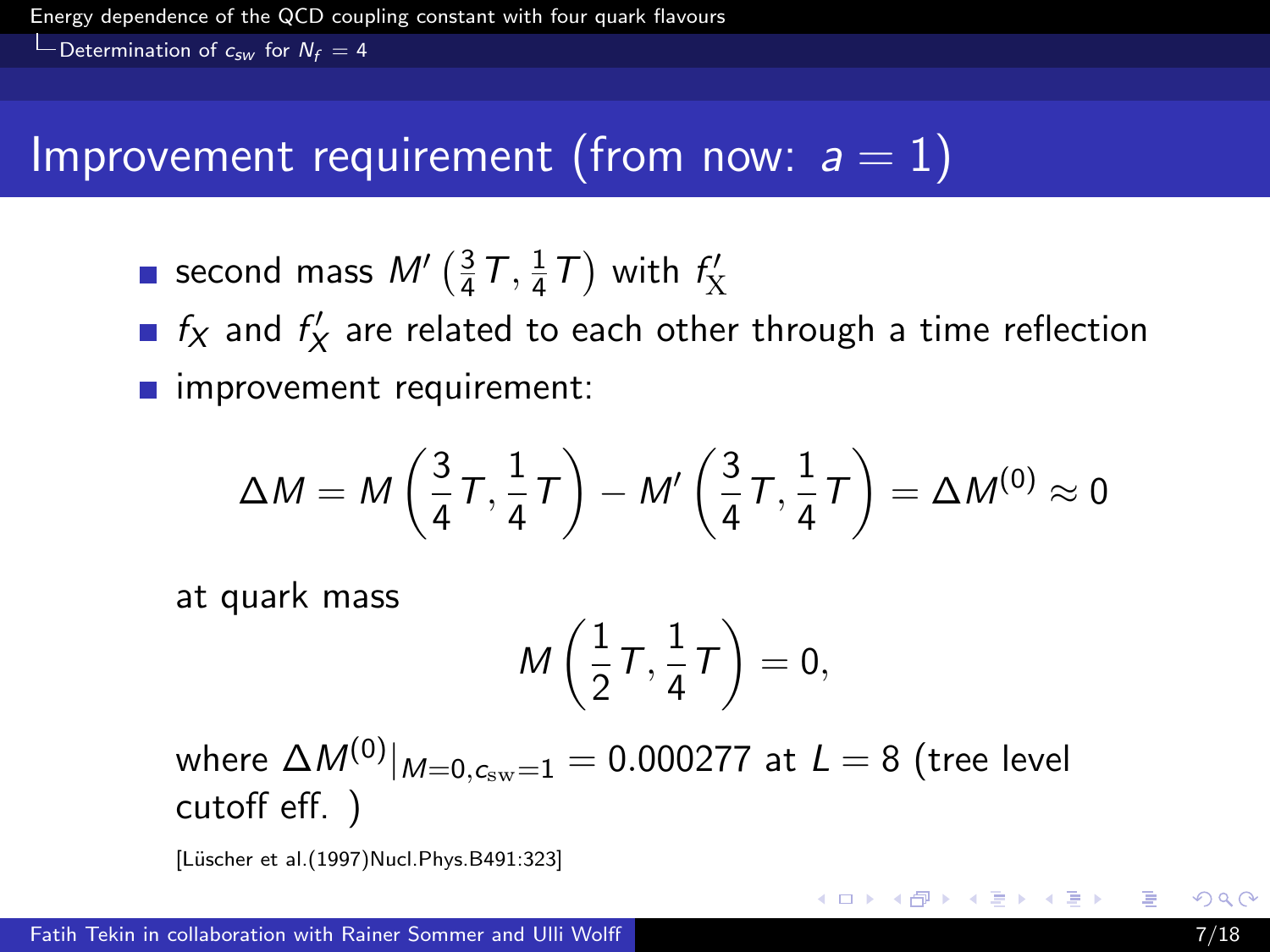$\Box$  Determination of  $c_{sw}$  for  $N_f = 4$ 

## Dependence of  $\Delta M - \Delta M^{(0)}$  on  $c_{sw}$

- $L = 8$ ,  $T = 2L$ , constant abelian matrices C and C', fermion phase  $\theta = 0$
- strategy: For each value of  $g_0^2$ , we calculated  $\Delta M$  at  $M\approx 0$ for 3-4 values of  $c_{sw}$  and interpolate to  $\Delta M - \Delta M^{(0)} = 0$

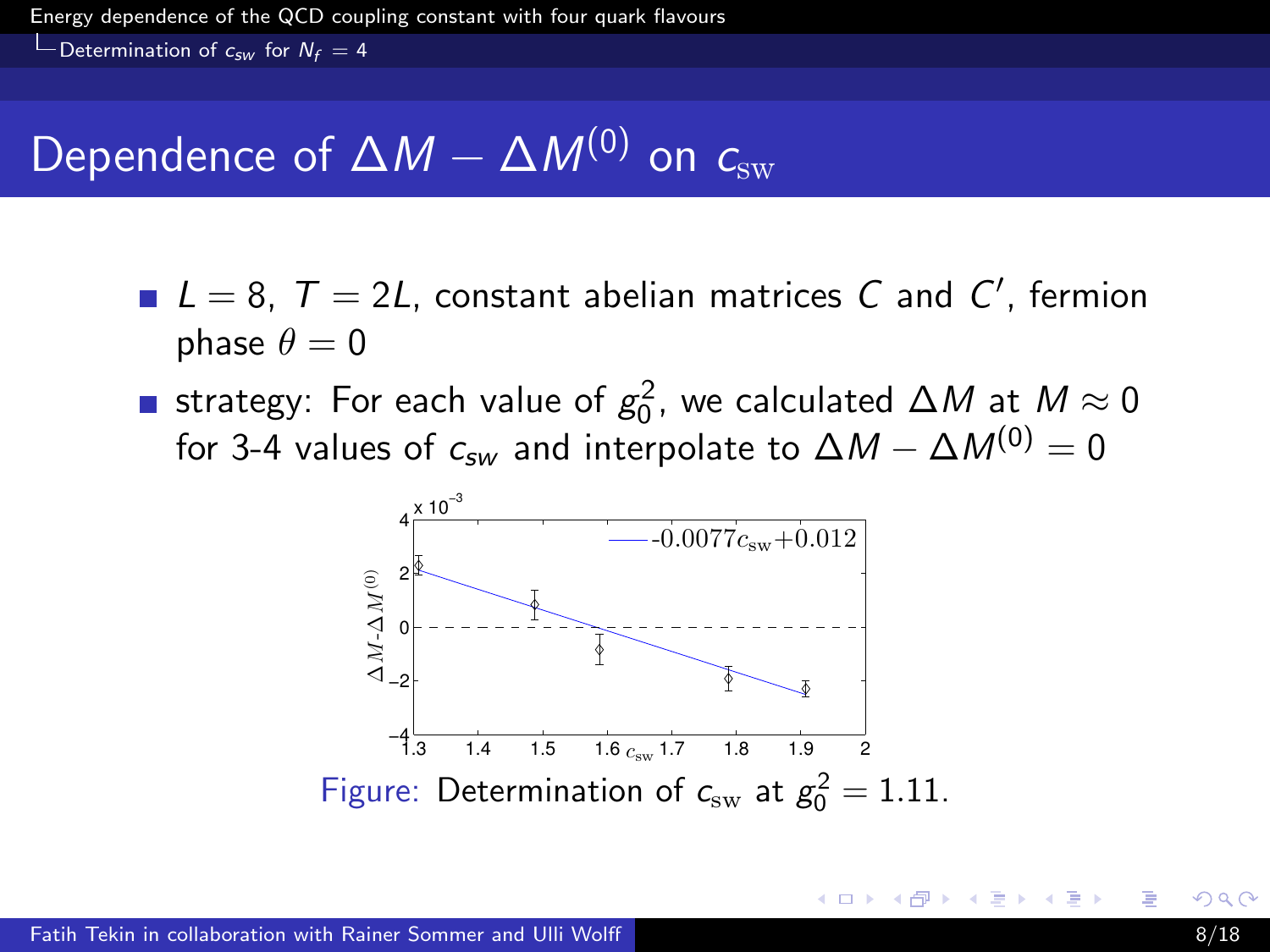Determination of  $c_{sw}$  for  $N_f = 4$ 

## $c_{sw}$  for  $N_f = 4$

- $N_f = 0, 2$  ALPHA col.
- $N_f = 3$  CP-PACS & JLQCD col.
- problem: beyond  $g_0^2 > 1.2$  no clear sign change in improvement condition



 $\sim$ 

4日)

[published in Phys.Lett.B683:75(2010)]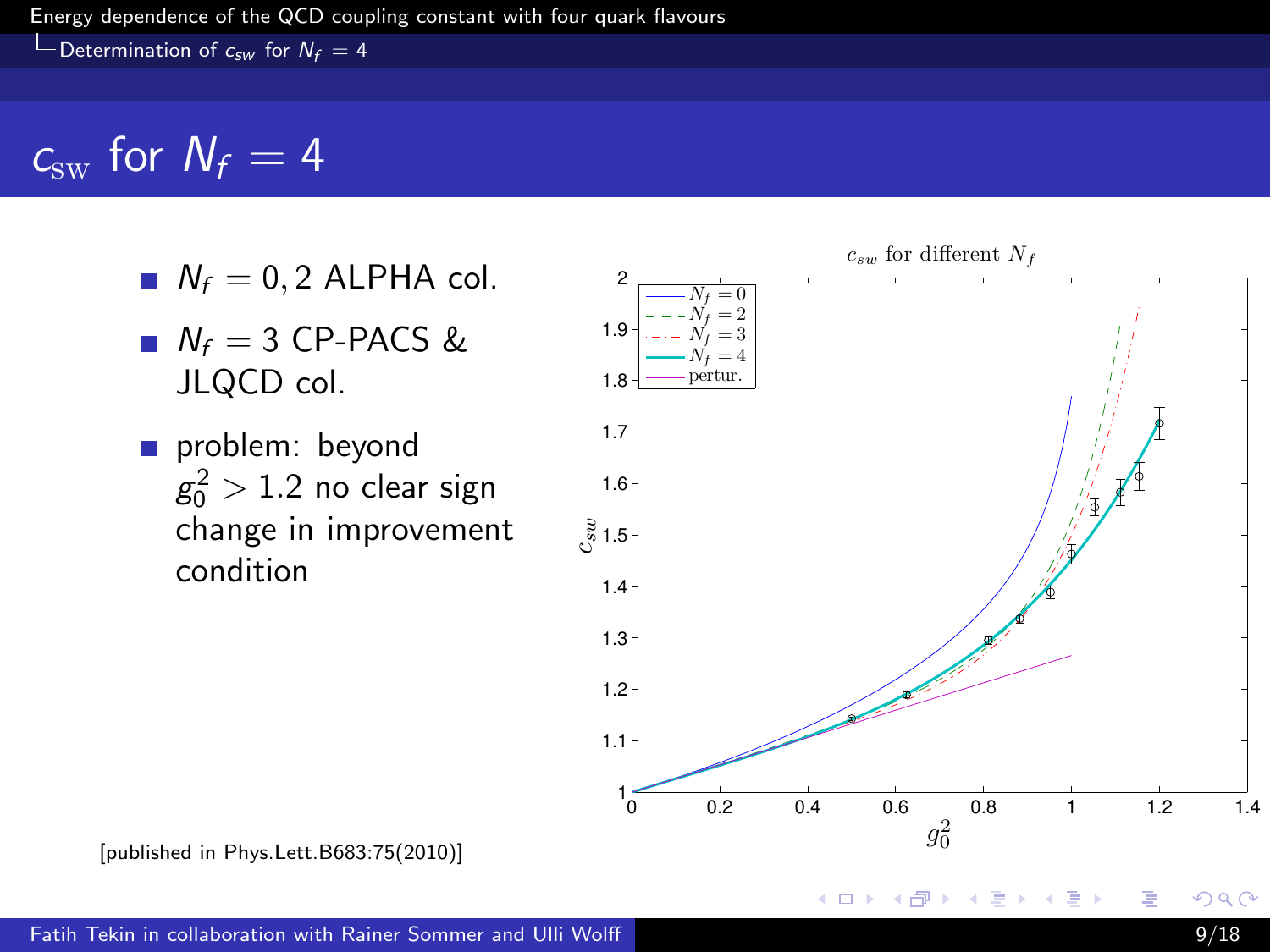Step scaling function and running coupling

## Step scaling function

**n** renormalization group equation

$$
\mu \frac{\partial \bar{g}}{\partial \mu} = \beta = -(b_0 \bar{g}^3 + b_1 \bar{g}^5 + \dots)
$$

- $b_0$  and  $b_1$  universal but higher order coeff. scheme dependent
- **n** integrated form of the  $\beta$  function: the step scaling function (ssf)

<span id="page-9-0"></span>
$$
\bar{g}^2(1/2L) = \sigma(\bar{g}^2(1/L))
$$

ssf can be studied by MC simulations:

- choose a lattice size, for example,  $L = 8$
- adjust  $\bar{g}^2(1/L) = u$  and  $m = 0$
- $\blacksquare$  increase the lattice size by a factor 2 and simulate at the same parameters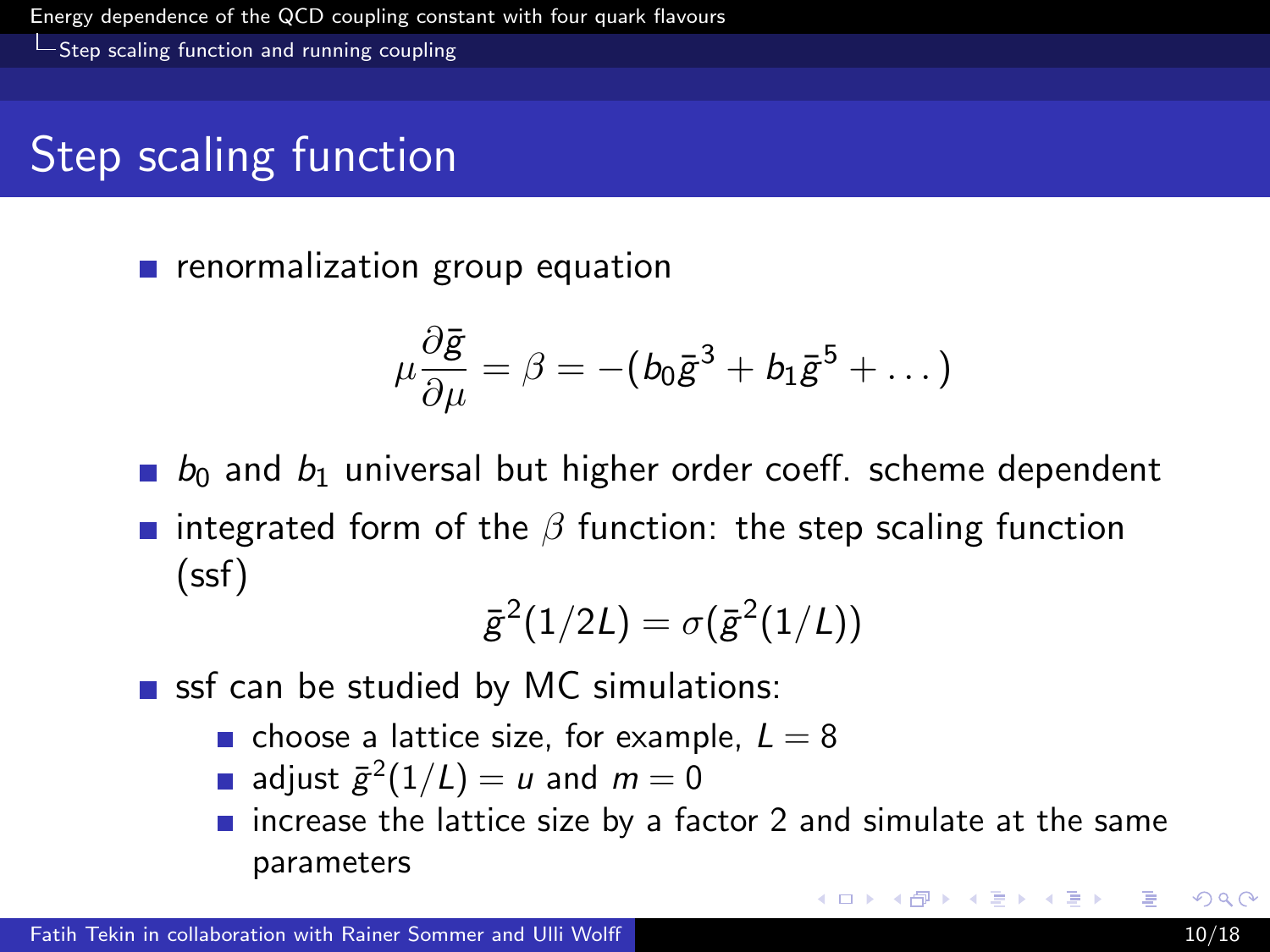Step scaling function and running coupling

## Our strategy

- tuning problem:  $\bar{g}^2$  and  $m$  has to be tuned at same time
- **n** instead of tuning it is convenient to interpolate a series of simulations [Appelquist et al. (2009) Phy.Rev.D79]
	- perform simulations at some values of  $g_0^2$  (on next slide  $\beta = 6/g_0^2$
	- and interpolate the coupling in between with a fit  $\bar{g}^2(g_0^2)$  at fixed  $\overline{I}$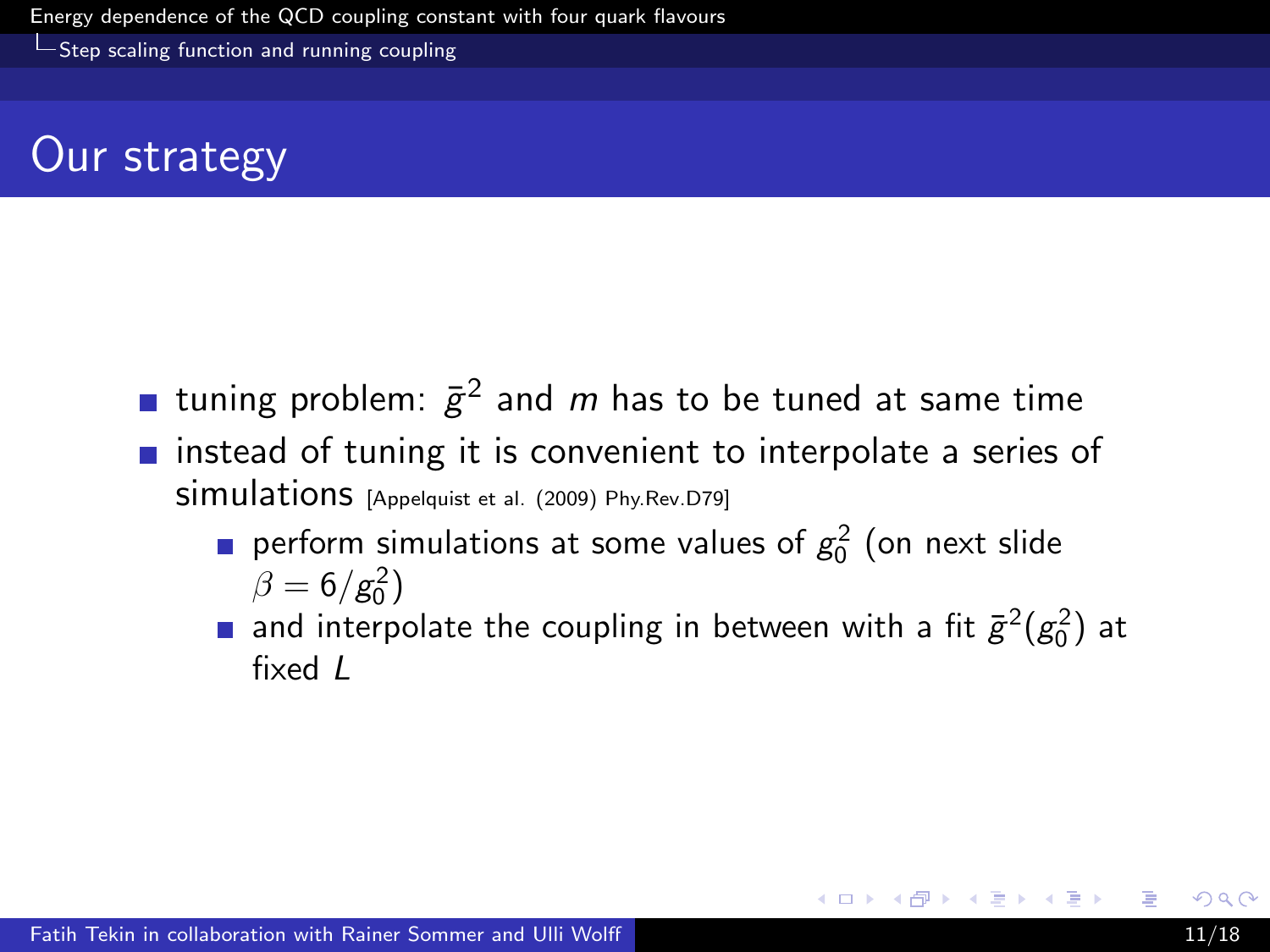Step scaling function and running coupling

## Our strategy



È

∍

**K ロ ▶ K 何 ▶** 

∍

×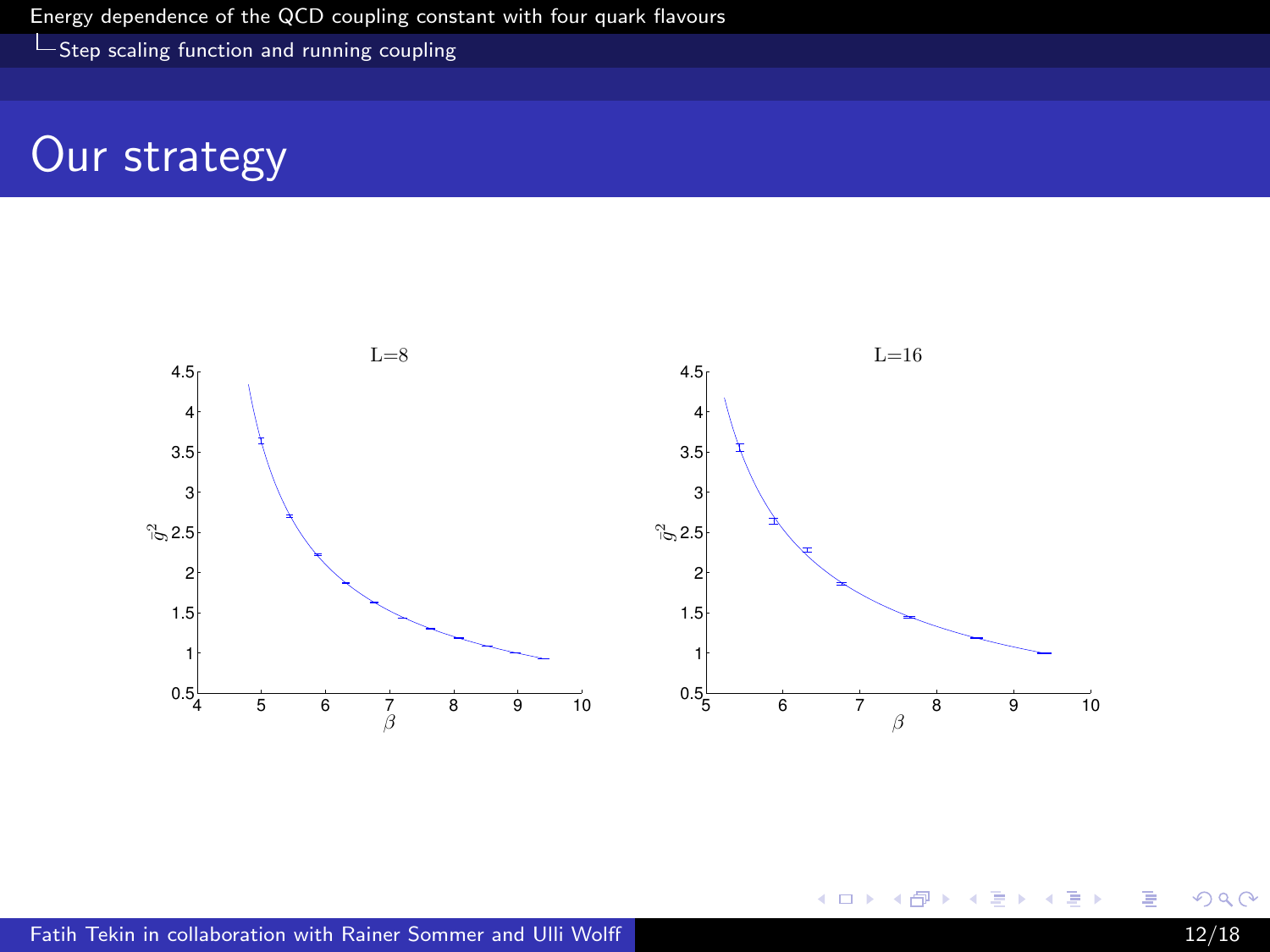**L** Step scaling function and running coupling

### continuum extrapolation of ssf



4 0 8 ∢母  $\sim$ 

∍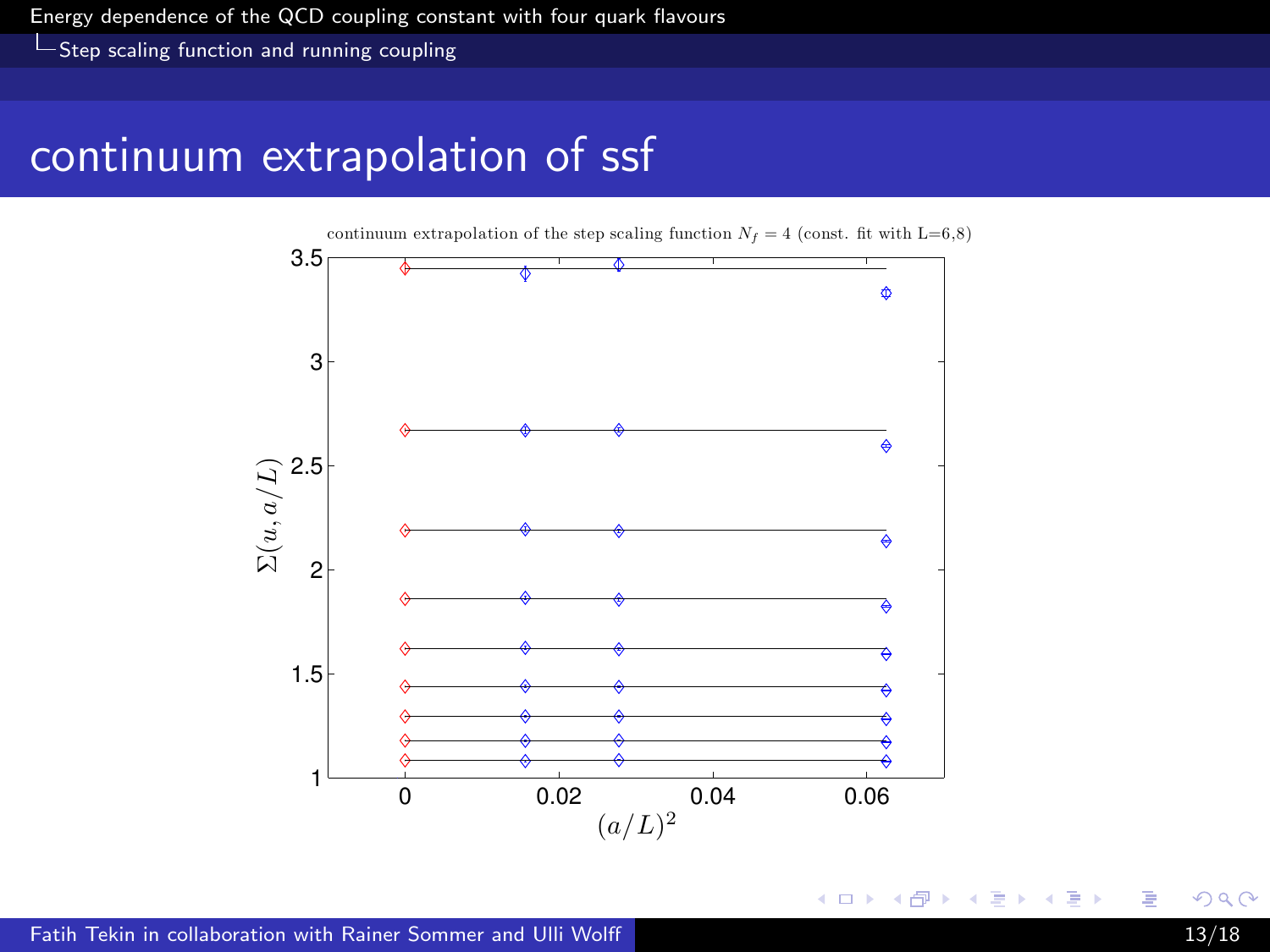**L** Step scaling function and running coupling

## Step scaling function for  $N_f = 4$



4日)

 $\sim$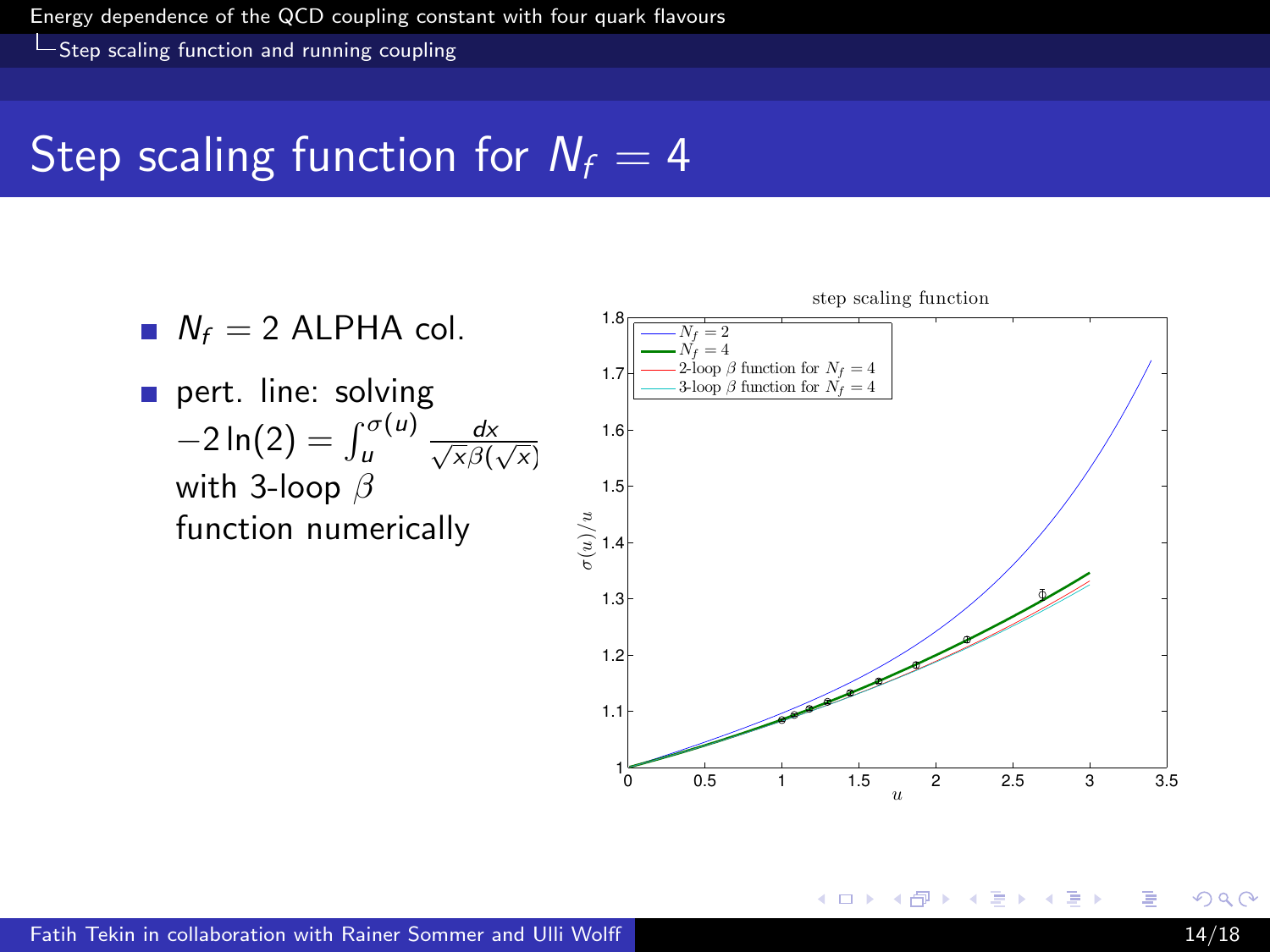Step scaling function and running coupling

# Running coupling

- once ssf is known, evolution of  $\alpha_{\rm SF}(\mu) = \frac{\bar g^2(\mu)}{4\pi}$  $\frac{(\mu)}{4\pi}$ ,  $\mu = 1/L$  can be computed
- strategy:  $u_0 = \bar{\mathcal{g}}^2(1/L_{\max})$ , solve  $u_k = \sigma(u_{k+1})$ ,  $k = 0, 1, 2, \ldots$
- $u_0$  corresponds to  $\bar{g}^2$  at  $\mu = 2^k/L_{\max}$
- $\blacksquare$   $L_{\text{max}}$  is presently undetermined in MeV in our case, therefore we consider  $\mu/\Lambda$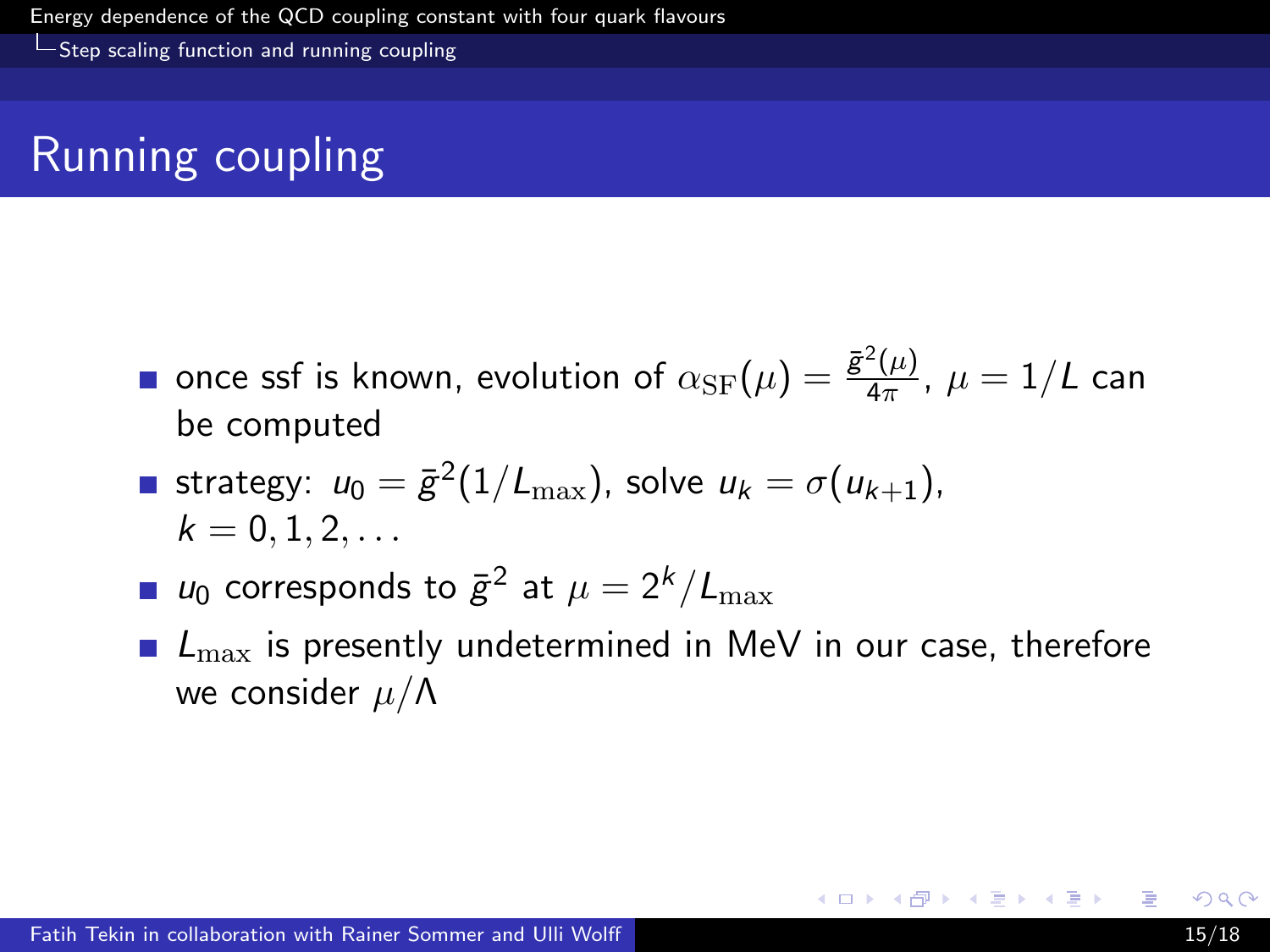Step scaling function and running coupling

# $\Lambda L_{\rm max}$  preliminary result

| recursion to give $ln(\Lambda L_{\text{max}})$ : 10 steps starting at 3.5000 |                   |          |
|------------------------------------------------------------------------------|-------------------|----------|
| u                                                                            | 3-loop, $L = 6/8$ | 2-loop   |
| 3.5000(0.0000)                                                               | $-1.993(0.000)$   | $-2.083$ |
| 2.6825(0.0144)                                                               | $-2.046(0.017)$   | $-2.116$ |
| 2.1894(0.0120)                                                               | $-2.086(0.022)$   | $-2.144$ |
| 1.8545(0.0102)                                                               | $-2.121(0.026)$   | $-2.171$ |
| 1.6111(0.0087)                                                               | $-2.154(0.030)$   | $-2.197$ |
| 1.4257(0.0074)                                                               | $-2.185(0.033)$   | $-2.224$ |
| 1.2798(0.0066)                                                               | $-2.214(0.036)$   | $-2.249$ |
| 1.1617(0.0060)                                                               | $-2.241(0.040)$   | $-2.272$ |
| 1.0641(0.0056)                                                               | $-2.265(0.045)$   | $-2.294$ |
| 0.9821(0.0054)                                                               | $-2.288(0.051)$   | $-2.315$ |
| 0.9122(0.0052)                                                               | $-2.309(0.057)$   | $-2.334$ |

目

イロメ イ部メ イミメ イモメ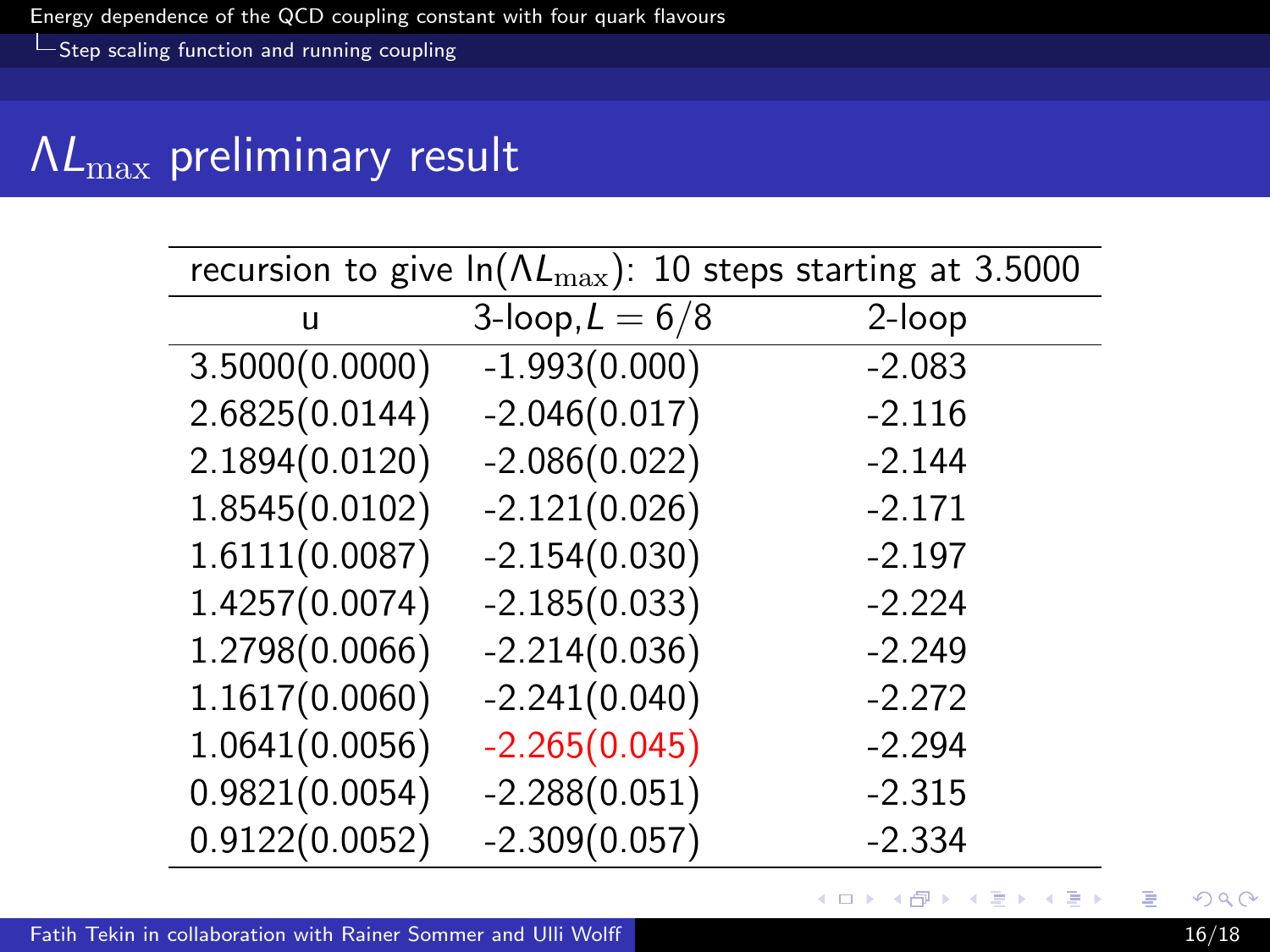**L** Step scaling function and running coupling

## Running coupling with  $N_f = 4$  (preliminary)



<span id="page-16-0"></span>Fatih Tekin in collaboration with Rainer Sommer and Ulli Wolff 17/18